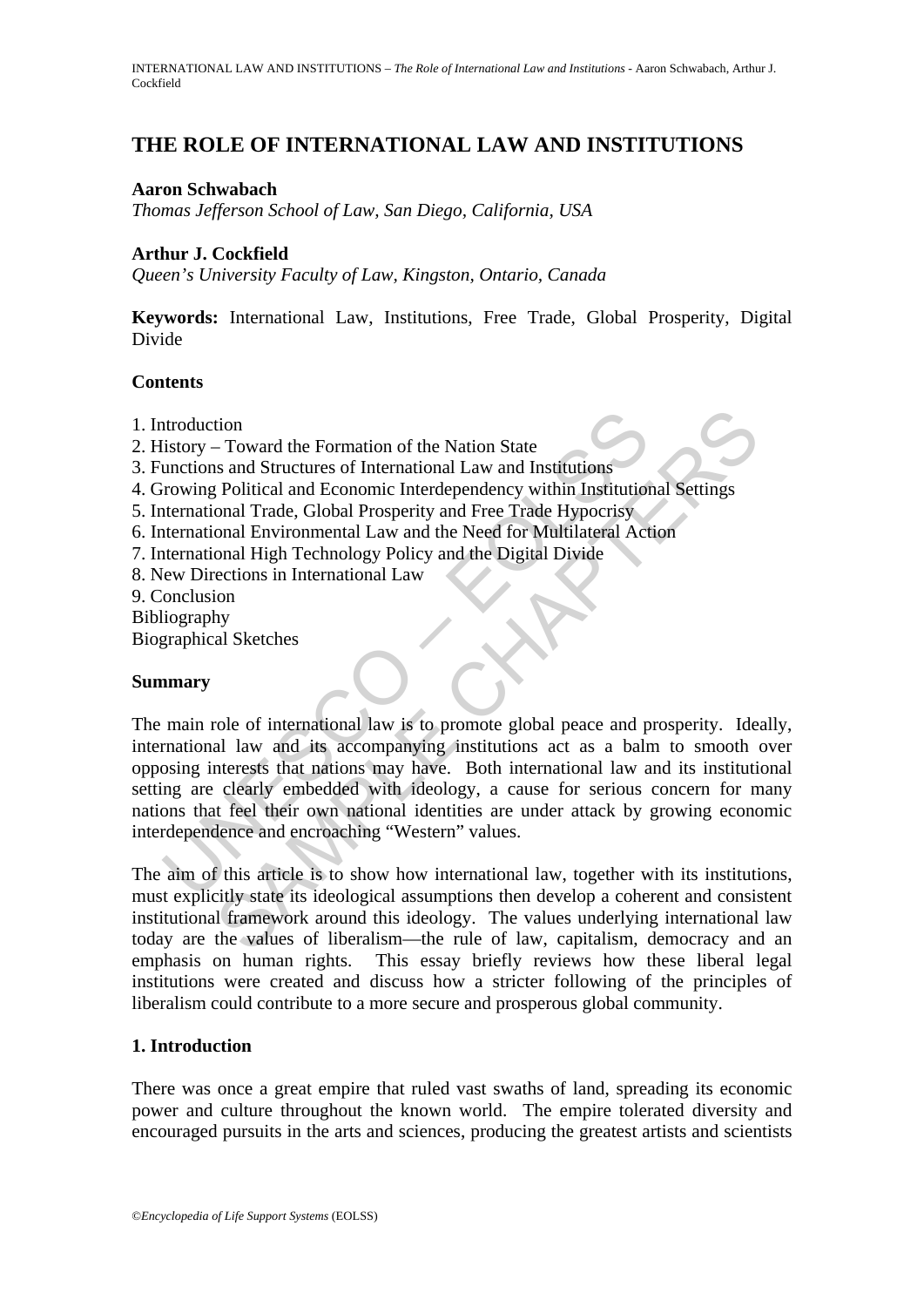of its day. One day, the empire found itself under attack by fanatical religious zealots from outside, who wished to transform the entire world into their own vision.

This largely Islamic "empire" stretched from the frontiers of India and China to the Atlantic Ocean, spreading trade and military power throughout much of the known world. It endured for centuries, although for much of its existence it was not a state but a civilization, united by shared ideas and ideals rather than by government. Building on the teachings of Ancient Greece, Rome and Persia, the empire produced fantastic advances in learning, particularly in the areas of mathematics, physics, chemistry, philosophy, astronomy and geography. Neighboring Western Europe was still shrouded in the Dark Ages when Knights of Christ responded to what they perceived to be a divine call to take back Jerusalem and the Holy Land from Islamic and Jewish "infidels" and Orthodox Christian "heretics."

ne commentators have taken the view that history has repeated by radical elements of a conservative (anti-modernist) movelevel by radical elements of a conservative (anti-modernist) movelevel concursory of the analogy, the Some commentators have taken the view that history has repeated itself with the terrorist attacks on the United States on September 11, 2001. A liberal regime has been attacked by radical elements of a conservative (anti-modernist) movement. Regardless of the accuracy of the analogy, there can be no question that changing attitudes in the United States and elsewhere will have a profound effect on the development of international law. The attack on the world's last remaining superpower will likely reverberate throughout international law and its institutions.

This article discusses the linkages between international law and global peace and prosperity. It argues that a more coherent international law framework, based on historical principles of liberalism, can do a better job of promoting security and prosperity.

# **2. History – Toward the Formation of the Nation State**

mentators have the view that history has repeated itself with<br>mentators have taken the view that history has repeated itself with<br>racks on the United States on September 11, 2001. A liberal regime has<br>a radical elements of International law has its roots in antiquity as ancient tribes struggled to come to agreement concerning the division of territory and resources. For our purposes, modern international legal structures arose to confront the creation of sovereign nations, developments that are often traced to a treaty created in 1648 among warring European nations. From 1618 to 1648, the Thirty Years War ravaged most of Europe, resulting in the death of an estimated twenty percent of the population of Europe. During this time, many modern nation states were born: Russia, France, Great Britain, Sweden and Spain, among others.

In 1648, these warring states achieved a temporary peace under the Treaty of Westphalia, offering the chance of greater collective security and prosperity. One of the central tenets of the Treaty was that international law should disregard the internal conflicts of a state and that foreign states should only intercede when territorial boundaries had been crossed by invading armies: in other words, state sovereignty was considered to be almost absolute and international intervention into domestic matters was not acceptable. For the next three centuries domestic matters not warranting intervention would include what today we call human rights abuses.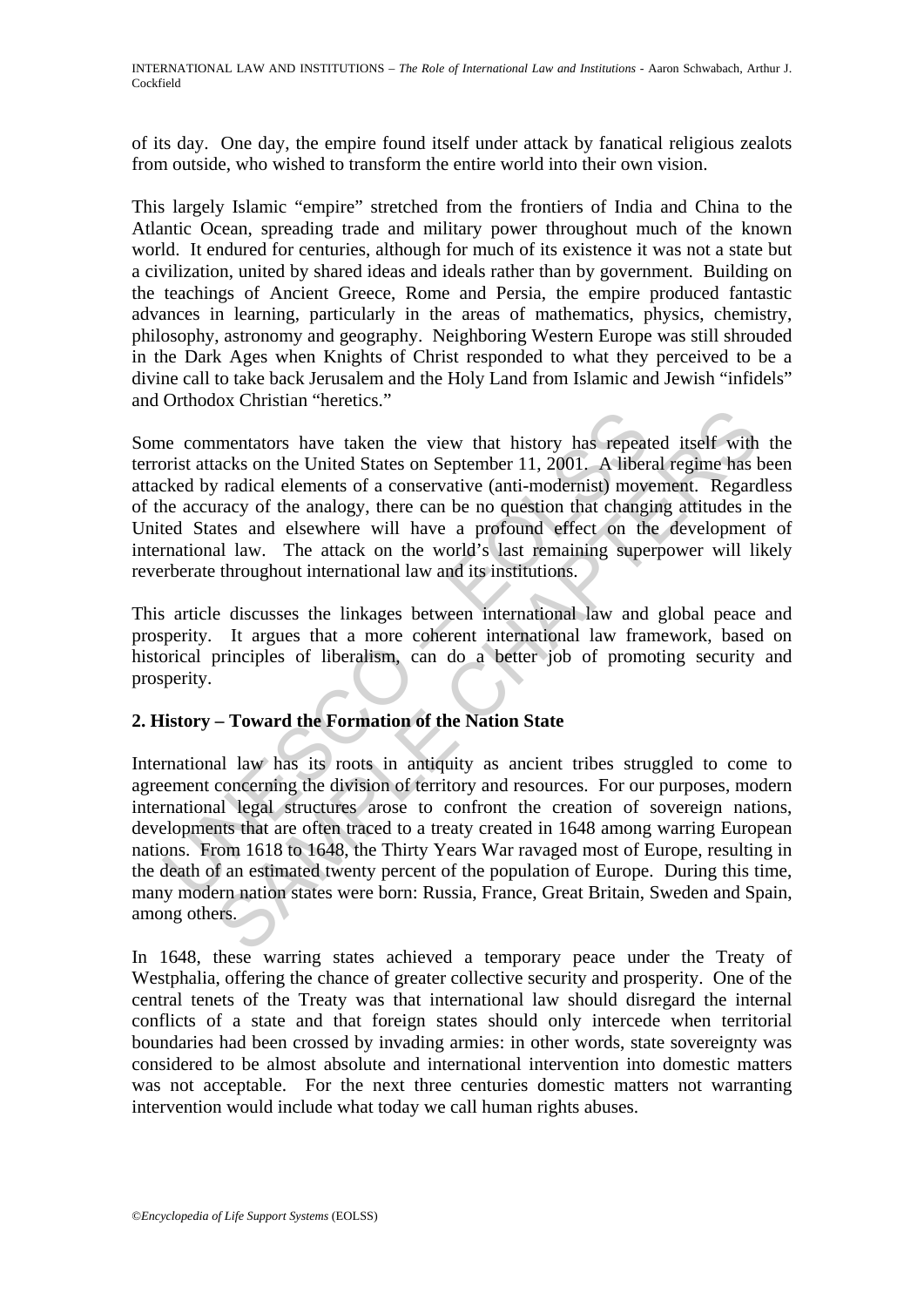The rise of the nation state was accompanied by a Western philosophy of natural law that asserted that men (or, somewhat later, all people) could only truly be free under the protection of their sovereign. Political philosophers such as Grotius, Pufendorf, Hobbes and Rousseau asserted that the state was an independent entity charged with protecting its citizens and only answerable to international political institutions if the state expressly consented to do so. The state hence began to take on a life of its own.

In particular, the philosophy of John Locke, a father of modern liberalism, articulated a vision of a state where individuals renounced their natural right to perfect freedom in order to enter into a social contract to enjoy even greater prosperity and security:

their comfortable, safe and peaceable living one amongst and wyment of their properties, and a greater security against any that a every man, by consenting with others to make one body ernment, puts himself under an obliga comfortable, safe and peaceable living one amongst another, in a set of their properties, and a greater security against any that are not of it..., man, by consenting with others to make one body politic under, th, tusts The only way whereby anyone divests himself of his natural liberty, and puts on the bonds of civil society is by agreeing with other men to join and unite into a community, for their comfortable, safe and peaceable living one amongst another, in a secure enjoyment of their properties, and a greater security against any that are not of it … And thus every man, by consenting with others to make one body politic under one government, puts himself under an obligation to everyone of that society, to submit to the determination of the majority, and to be concluded by it; or else this original compact, whereby he with others incorporates into one society, would signify nothing, and be no compact, if he be left free, and under no other ties, than he was in before in the state of nature (Second Treatise on Civil Government, 1690 ¶¶ 95-97).

Locke wrote these passages after a long period of violent turmoil in England, including a civil war, counter-revolution, restoration and the deposition of the monarchy under the Glorious Revolution of 1688. Locke's philosophy is generally credited with articulating a modern version of liberalism that continues to drive a vision of the appropriate relationship between an individual and the larger community.

Locke wrote that the moral state for mankind was to live in a democracy ruled by the consent of the governed where individuals were entitled to keep the fruit of their labors, providing the foundation for theories surrounding freedom of property and capitalism. If a state did not respect these rights of individual liberty, Locke offered the revolutionary notion that citizens had the moral right to kill their rulers and install a government that respected their natural rights.

To a certain extent, these views were later adopted in the American *Declaration of Independence* of 1776, which asserts "that all men are created equal: that they are endowed, by their Creator, with certain unalienable rights; that among these are life, liberty, and the pursuit of happiness." And later in 1789, the French *Declaration of the Right of Man and of the Citizen* maintained that "[t]he purpose of all civil association is the preservation of the natural and imprescriptible rights of man. These rights are liberty, property and resistance to oppression."

These values were spread throughout much of the world by Western nations, especially England and France, through colonialism and imperialism. They often supplanted or replaced highly-developed systems of political philosophy already developed within Asia, Africa, Oceania and the Americas. Some of these systems of thought have since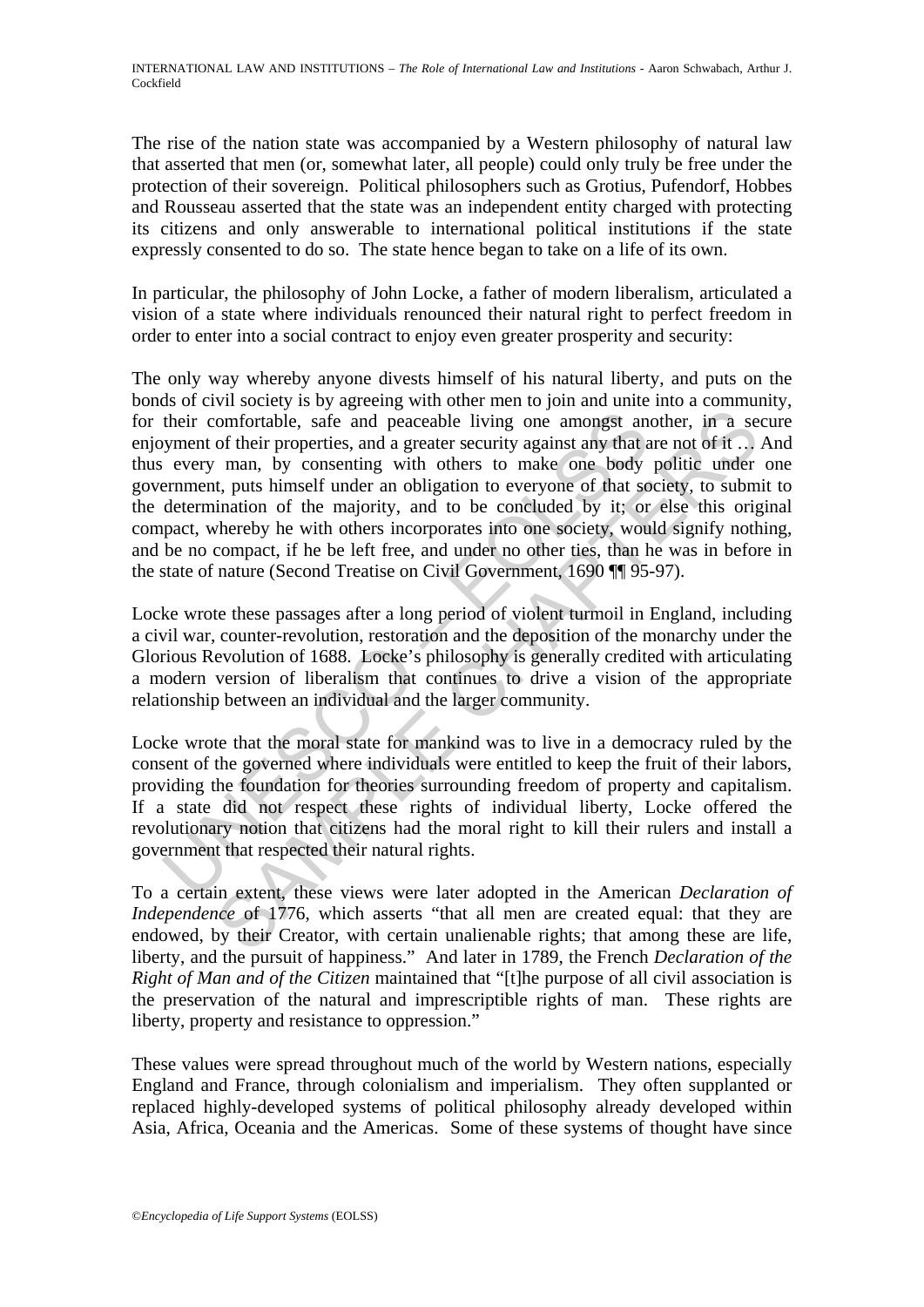INTERNATIONAL LAW AND INSTITUTIONS – *The Role of International Law and Institutions* - Aaron Schwabach, Arthur J. Cockfield

become eclipsed or have been lost altogether, while others are currently enjoying a renaissance.

Liberalism was challenged by World War One, in which European political and economic expansion withered under the destruction of large parts of the continent. Again, the parties retreated to international law—the 1919 Treaty of Versailles—with the hope of creating a lasting peace. The League of Nations was formed as the first global institutional setting designed to thwart the destructive ambitions of nation states. The mandate of the League of Nations went beyond diplomatic peace missions by linking national and international security issues to the promotion of economic development. In practice, the League of Nations never really attained its ambitious mandate partly because the United States was never a member and other powerful nations such as the Soviet Union, Germany and Japan only participated for a short period.

Peace was hence short-lived and the world's nations succumbed to World War II, devastating much of the world and ushering in the Cold War, a protracted ideological/political battle between liberalism and Soviet communism. The post-war era also saw the demise of the great European colonial empires and a subsequent dramatic increase in the number of nation-states in the world and the degree of selfexpression available to the inhabitants of those states.

od.<br>
The was hence short-lived and the world's nations succumbed<br>
astating much of the world and ushering in the Cold V<br>
ological/political battle between liberalism and Soviet communia<br>
also saw the demise of the great Eu The second world was the world was the second world was succumbed to World Warson and Sovietical battle between liberalism and Soviet communism. The post-<br>
"/political battle between liberalism and Soviet communism. The po Prior to World War II, international law had been the domain of a profession and a set of governing classes that were almost entirely male and white and mostly European; the embedded ideologies were thus white, male European ideologies. The Cold War era was characterized by conflict between two predominantly white, male European ideologies, but also saw the steady emergence of alternative ideologies, expressed through organized structures such as the Non-Aligned Movement and, perhaps more frequently, by individual nation-states and individual actors. Now that the world has decisively chosen Western liberalism over Soviet communism, the focus has shifted to the integration of non-Western viewpoints and philosophies into the ideological framework of international law. In some cases this proceeds smoothly, and in others it has led to conflict.

Despite the setbacks of the Second World War, the United Nations-sponsored Universal Declaration on Human Rights of 1948 continued to emphasize the values of liberalism as a mechanism to thwart national self-interest through the "recognition of the inherent dignity and of the equal and inalienable rights of all members of the human family [which] is the foundation of freedom, justice and peace in the world."

The United Nations continues to promote these values through a variety of institutions, including the United Nations Educational Scientific and Cultural Organization (UNESCO). UNESCO was established in 1946 with the mandate "to contribute to peace and security by promoting collaboration among the nations through education, science and culture in order to further universal respect for justice, for the rule of law, and for the human rights and fundamental freedoms which are affirmed for the peoples of the world, without distinction of race, sex, language or religion." UNESCO's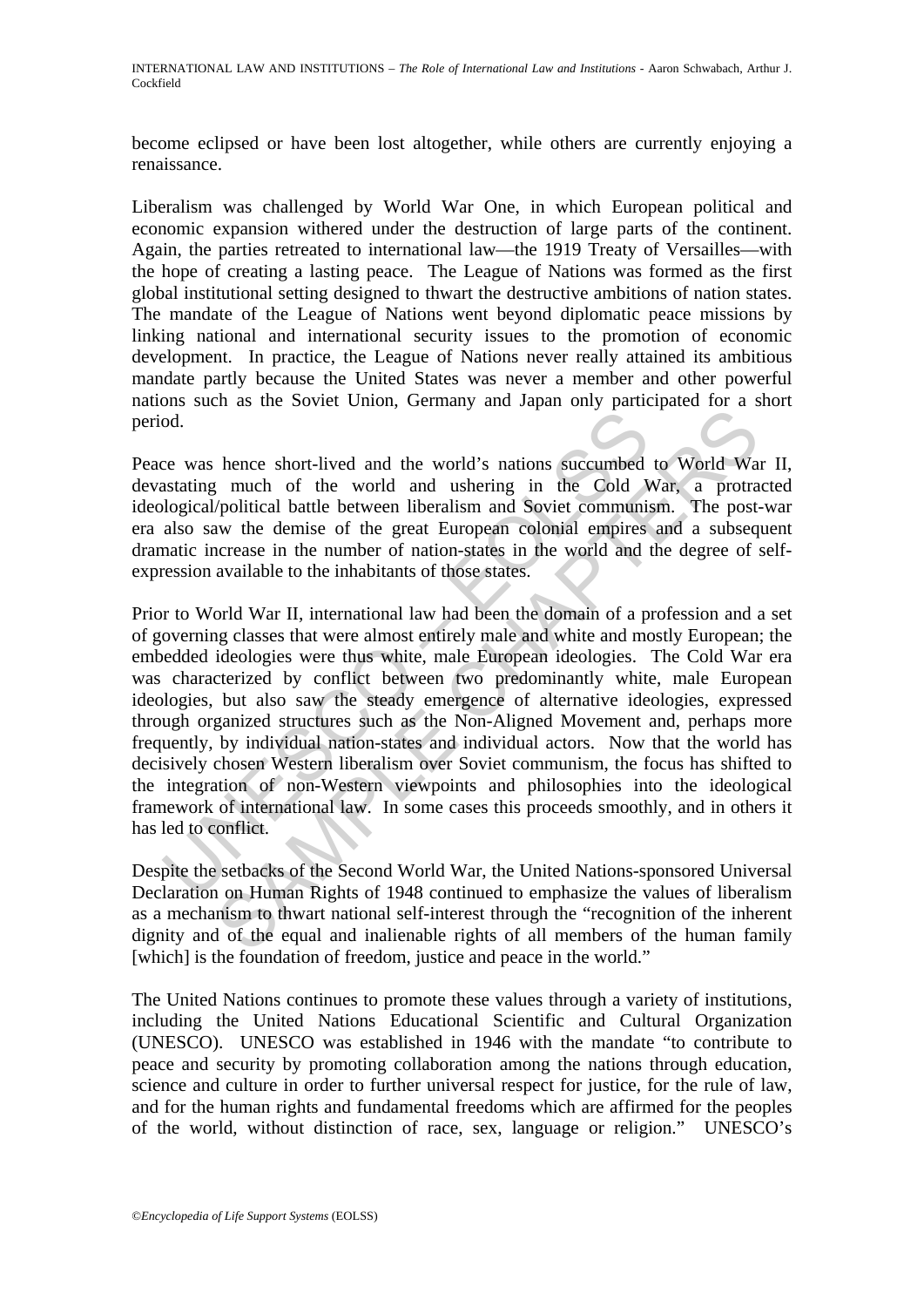INTERNATIONAL LAW AND INSTITUTIONS – *The Role of International Law and Institutions* - Aaron Schwabach, Arthur J. Cockfield

mission was later broadened to take into account the recognition that collective rights play an important role in the value systems of many nations.

- -
- -
- -

# TO ACCESS ALL THE **24 PAGES** OF THIS CHAPTER, Visit[: http://www.eolss.net/Eolss-sampleAllChapter.aspx](https://www.eolss.net/ebooklib/sc_cart.aspx?File=E1-36)

### **Bibliography**

#### *Sources*

Alston, P. (ed.), The United Nations and Human Rights: A Critical Appraisal (Oxford, Clarendon Press, 1995) [Comprehensive review of human rights issues]

readenty<br>
orgraphy<br>
on, P. (ed.), The United Nations and Human Rights: A Critical Appraisal (Ox<br>
b) [Comprehensive review of human rights issues]<br>
frield, Arthur, Tax Integration under NAFTA: Resolving the Conflict Be<br>
rec STREET United Nations and Human Rights: A Critical Appraisal (Oxford, Charendon Frehensive review of human rights issues]<br>
Strehtmer, Tax Integration under NAFTA: Resolving the Conflict Between Economic<br>
Interests, 34 Stan Cockfield, Arthur, Tax Integration under NAFTA: Resolving the Conflict Between Economic and Sovereignty Interests, 34 Stanford Journal of International Law 39 (1998) [Discussion of the relationship between sovereignty and growing economic interdependency]

Cockfield, Arthur, Income Taxes and Individual Liberty: A Lockean Perspective on Radical Consumption Tax Reform, 46 South Dakota Law Review 8 (2001) [Reviews Lockean theory and the relationship between individuals and the state within modern market democracies]

Cockfield, Arthur, et al., Cyberspace Law: Cases and Materials (2002)

Fukuyama, Francis, The End of History and the Last Man (1992) [Discussion of trends toward liberal states]

Hardin, Garrett, The Tragedy of the Commons, 162 Science 1243, 1244 (1968)

Locke, John, The Second Treatise on Civil Government (1690) (Prometheus Books: 1986)

McDonald, Gabrielle Kirk, The Eleventh Annual Waldemar A. Solf Lecture: The Changing Nature of Laws of War, 156 Military Law Review 30 (1998)

Orwell, George, Nineteen Eighty-Four (1948)

Organization for Economic Cooperation and Development, Understanding the Digital Divide (2001)

Report of the United Nations Conference on the Human Environment, U.N. Doc. A/CONF.48/14/Rev.1 (1972)

Schwabach, Aaron, Yugoslavia v. NATO, Security Council Resolution 1244, and the Law of Humanitarian Intervention, 27 Syracuse Journal of International Law and Commerce 77 (2000)

Schwabach, Aaron, Internet and the Law: Technology, Society, and Compromises (2005)

Schwabach, Aaron, International Environmental Disputes: A Reference Handbook (2005)

Scott, Richard F. et al., Cases and Materials on the International Legal

System (Foundation Press, 5th ed. 2001) [Introduction to international law]

Slomanson, William, Fundamental Perspectives on International Law (4<sup>th</sup> ed. 2002)

United Nations World Commission on Environment and Development, Our Common Future (1987) [Overview of environmental problems]

UNICEF, State of the World's Children 2001 (2001) [Discussion of plight of world's children]